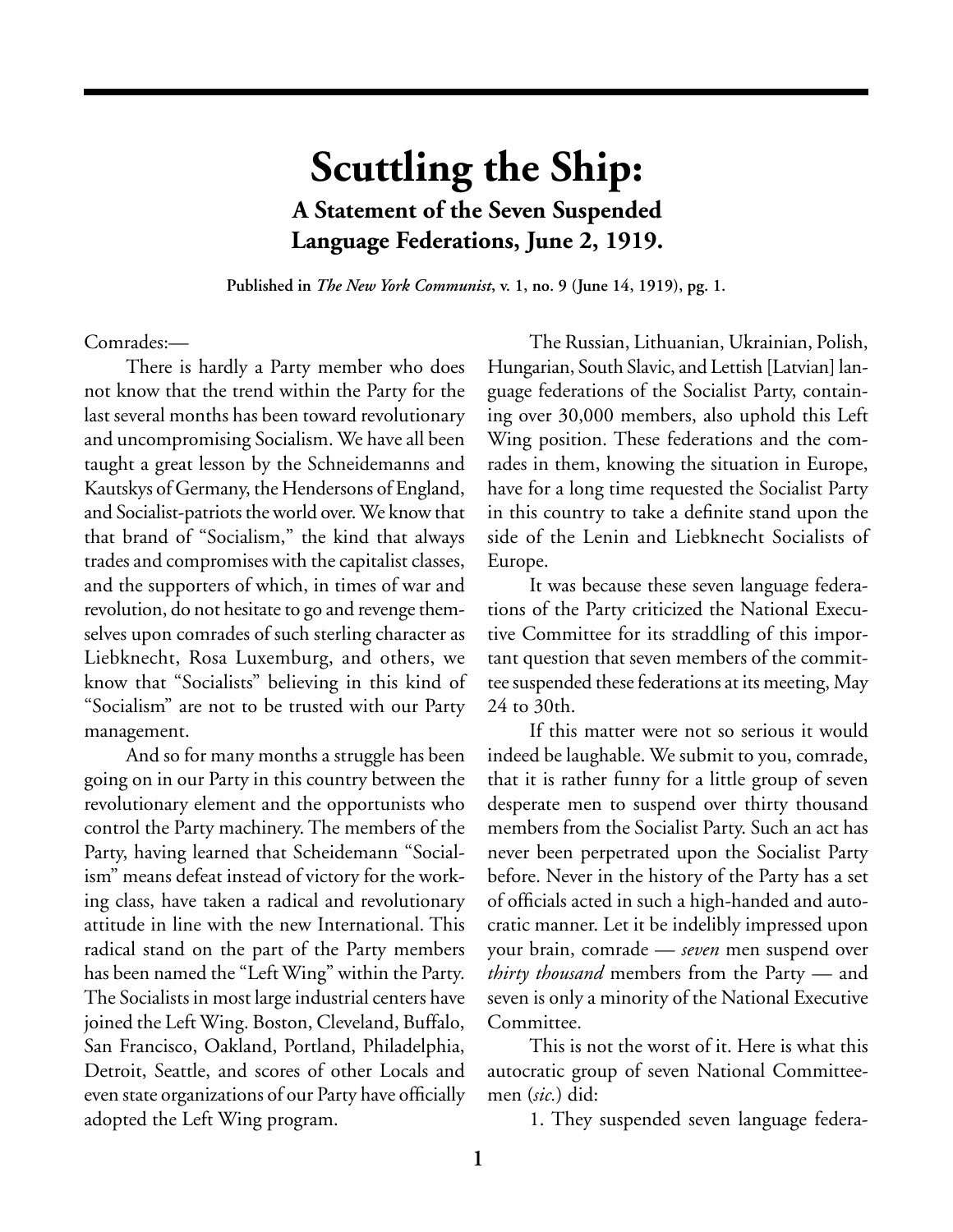tions, containing over 30,000 members, from the Socialist Party.

2. The refused these federations a trial.

3. They refused to give these federations a chance to prepare their case.

4. They refused to postpone the suspension until the Executive Committees of the federations could act in the matter.

5. The autocratic National Executive Committeemen even went so far as to fail to give any of the federations a copy of the charges while the debate on the motion to suspend was being acted upon.

6. They also expelled the Socialist Party of Michigan, containing about 6,000 members, without a trial.

7. This group of seven suspended the entire election of officials of the Socialist Party under the clumsy excuse that the votes cannot be tabulated because some branches and locals voted as a unit and for candidates not the choice of the reactionary group of seven.

In short, this group of seven National Committeemen, drunk with power they assumed, feeling aggrieved because these federations dared to criticize the National Executive Committee, made themselves guilty of an act which will discredit them forever in the International Socialist movement.

We say that even if we were guilty of acts not in conformity with the constitution, and *this we deny* — but even if we were guilty of such acts, *we had a right to a fair trial with notice that charges were to be placed against us.* No Party members will say that we have not the right to a fair trial and the right to time to prepare our case. Every capitalist court gives this right, but it was denied us in the Socialist Party.

The charges against us, which we have been allowed to see since we have been convicted and suspended, contain numerous counts so misleading and farfetched that it is useless to reply to them.

In the main we are charged with being Left Wing Socialists and with making propaganda in the Party for Left Wing Socialism. We are further charged with trying to capture the Socialist Party. To this we answer that we did do all we could legitimately do to place the administration of our Party into the hands of real comrades who are in full harmony with revolutionary Socialism. And we only wish we had succeeded in this long before now, for the acts of the *seven autocrats* on the National Executive Committee must prove to every comrade that a change in Party administration, its program and tactics, is very much needed. The counts in the charges claiming we violated the Party constitution do not apply at all, and the autocratic seven stretch the constitution in an effort to make it apply to a case they wanted to trump up against us.

We claim that the *true reason for our suspension is that the autocratic seven of the National Executive Committee know that if we, the Revolutionary Socialists, were permitted to remain in the party, the opportunistic clique would not control the coming National Convention, and that our suspension was voted so that moderate, reform, traitor "Socialism" would prevail in that Convention.* In fact, several of the autocratic seven openly stated that we were suspended so that we would not be able to control the coming National Convention.

And *now — what do you think of this, comrades?* We were suspended by this autocratic seven; but they were not satisfied with that — *they fired us out of National Headquarters,* and we had to look around for other quarters. We had an idea that suspension was only a temporary state and that we might some day be reinstated either by the membership or the National Convention. In such case we might have been allowed to remain in the National Headquarters building to carry on our work until the membership or the National Convention gave its decision upon the acts of the reactionary seven. But no, we were fired out of the building by a motion passed by this group of seven